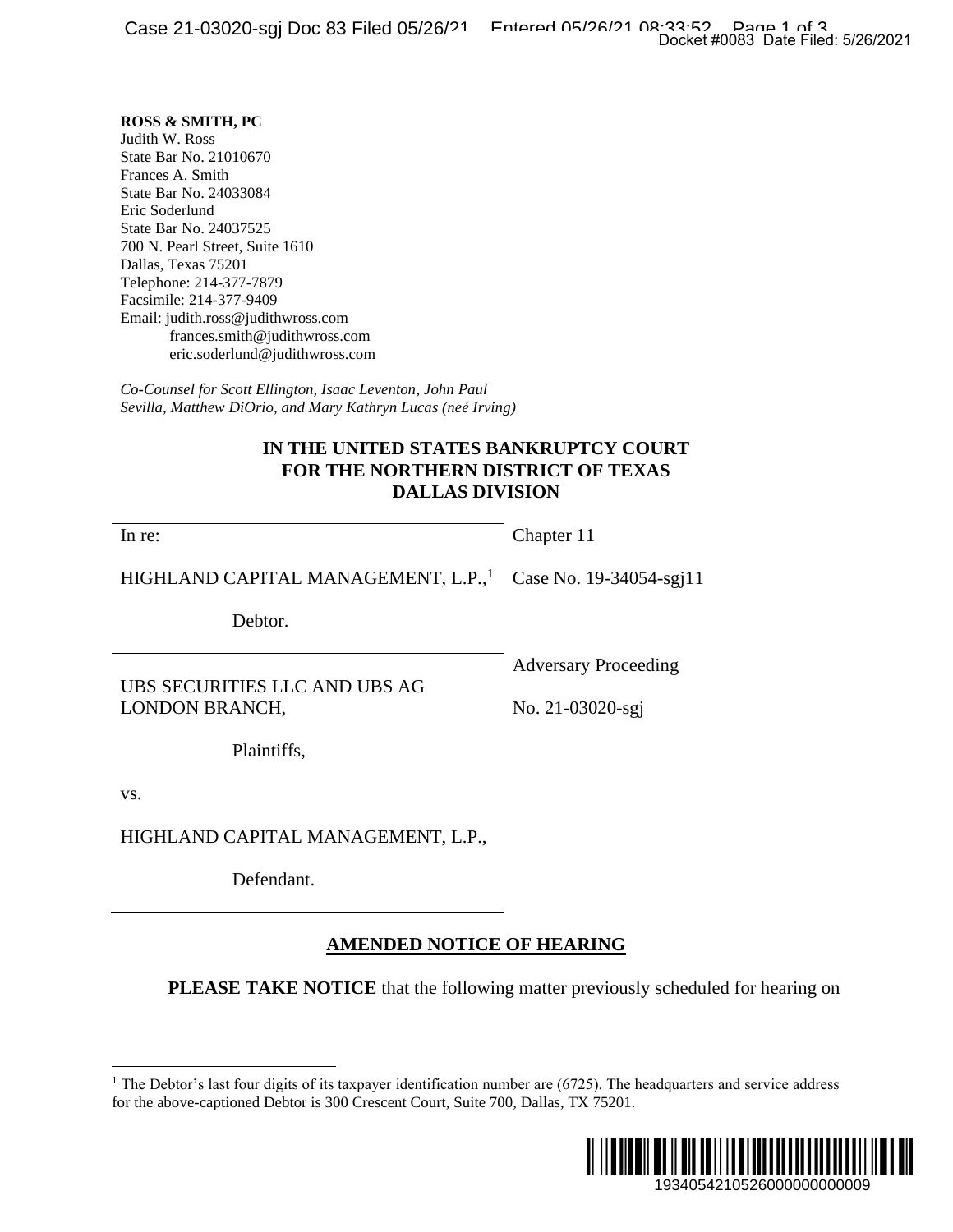Thursday, July 29, 2021 at 2:30 p.m. (Central Time) (the "Hearing") in the above-captioned bankruptcy case (the "Bankruptcy Case") has been rescheduled for **Thursday, June 24, 2021 at 2:30 p.m.**:

1. *Motion of Former Employees to Quash Subpoenas and Brief in Support* [Dkt. No. 70] (the "Motion").

The Hearing on the Motion will be held before The Honorable Stacey G. C. Jernigan, United States Bankruptcy Judge, at the United States Bankruptcy Court for the Northern District of Texas (Dallas Division), Earle Cabell Federal Building, 1100 Commerce Street, 14th Floor, Courtroom No. 1, Dallas, Texas 75242-1496.

PLEASE TAKE FURTHER NOTICE that the hearing will be conducted via WebEx. The WebEx hearing link is [https://us-courts.webex.com/meet/jerniga.](https://us-courts.webex.com/meet/jerniga) The link is also posted to Judge Jernigan's webpage and may be accessed here:

[https://www.txnb.uscourts.gov/judges-info/hearing-dates/judge-jernigans-hearing-dates.](https://www.txnb.uscourts.gov/judges-info/hearing-dates/judge-jernigans-hearing-dates)

Dated: M ay 26, 2021 Respectfully submitted,

*/s/ Frances A. Smith* **ROSS & SMITH, PC** Judith W. Ross State Bar No. 21010670 Frances A. Smith State Bar No. 24033084 Eric Soderlund State Bar No. 24037525 700 N. Pearl Street, Suite 1610 Dallas, Texas 75201 Telephone: 214-377-7879 Facsimile: 214-377-9409 Email: judith.ross@judithwross.com frances.smith@judithwross.com eric.soderlund@judithwross.com

*Co-Counsel for Scott Ellington, Isaac Leventon, John Paul Sevilla, Matthew DiOrio, and Mary Kathryn Lucas (neé Irving)*